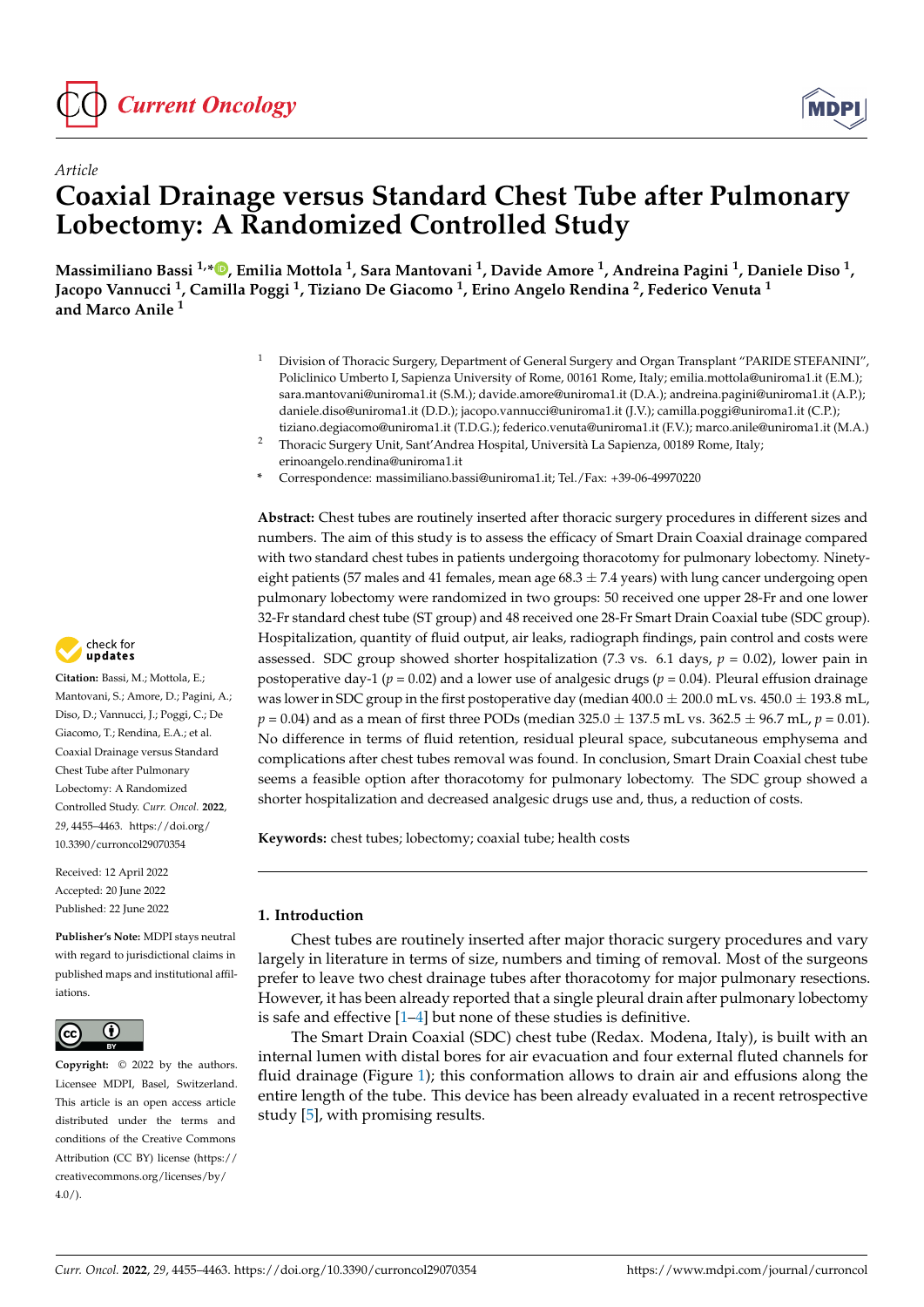<span id="page-1-0"></span>

**Figure 1.** Smart Drain Coaxial tube (A). These tubes consist of four external fluted channels for fluids drainage and an internal section which allows separate air evacuation from appropriate distal (**B**–**D**). bores (**B**–**D**).

In this regard, the aim of this study is to compare the use of two standard tubes (STs) In this regard, the aim of this study is to compare the use of two standard tubes (STs) with one SDC after thoracotomy for pulmonary lobectomy. The primary endpoint aims with one SDC after thoracotomy for pulmonary lobectomy. The primary endpoint aims at at verifying the efficacy of SDC in terms of fluid and air drainage evaluating the daily verifying the efficacy of SDC in terms of fluid and air drainage evaluating the daily quantity of fluids collected and the presence of postoperative pneumothorax or pleural effusion at radiological imaging; the secondary endpoint was to assess incidence of complications after chest tubes removal, postoperative pain, hospital stay and costs compared to STs. We present the following article in accordance with the CONSORT reporting checklist.

#### checklist. **2. Materials and Methods**

# **2. Materials and Methods** *2.1. Study Population*

The study was approved by the institutional Ethics Committee of Policlinico Um-The study was approved by the institutional Ethics Committee of Policlinico Um-and a trial registered in ClinicalTrials.gov (ID NCT04877925). Between February 2017 and April 2018, ninety-eight consecutive patients (57 M and 41 F, mean age  $68.3 \pm 7.4$  years,  $t_{\text{F}}$  and a trial  $\frac{1}{2}$  registered in Clinical Critical Critical Trials. The mass  $\frac{1}{2}$  standard lymphectomy for median 69.0  $\pm$  10.8) undergoing pulmonary lobectomy plus standard lymphectomy for lung cancer through lateral thoracotomy were included in the trial. Sample size has been calculated according to international literature on this topic and considering a confidence level at 95% and margin of error 5%. Inclusion criteria were: age more than 18 years; patient with lung cancer scheduled for open pulmonary lobectomy after a multidiscin<br>plinary team discussion. All patients were adequately informed and they have signed a consensus to participate. Exclusion criteria were: middle lobectomy, extended resections, minimally invasive lobectomies, previous ipsilateral thoracic surgery, induction chemoand/or radiotherapy and patients who did not give consent to participate. berto I, Department PARIDE STEFANINI, informed consent was taken from all the patients

Patients were randomized into two groups using the block randomization procedure with a block size of 4: 50 patients received one upper 28 Fr and one lower 32 Fr standard chest tube (ST group) and 48 patients received one 28 Fr SDC tube (SDC group) both connected to a standard water seal. The result of randomization was communicated to the surgeon at the end of the surgical procedure, just before tube placement.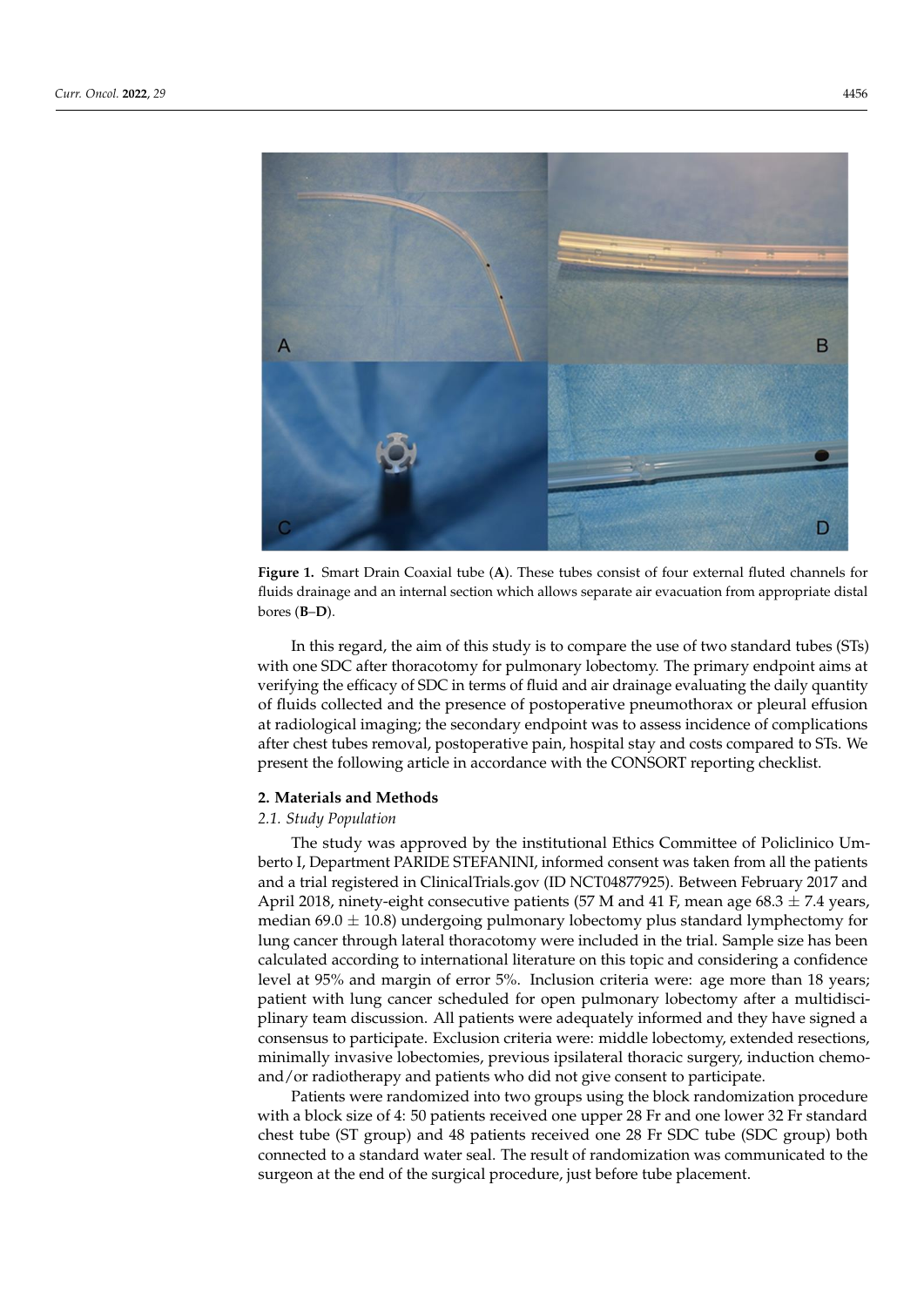## *2.2. Clinical Data*

Clinical and surgical variables were prospectively collected including: age, gender, comorbidity, smoking history, type of surgery, intensive care unit (ICU) length of stay (days), stage, chest drainage daily fluid output (mL), daily air leakage (+/−), postoperative pain score assessed by a visual analogue scale (VAS), administration of analgesic drugs, steroids and diuretics, therapy at discharge, radiologic evaluation of pleural effusion, pneumothorax or subcutaneous emphysema, postoperative hospital stay and incidence of complications. Regarding the fluid output, the daily effusion and the total collection entered the analysis with the aim to compare any difference between groups in day-by-day output and in larger periods of time (first 3 days and overall hospital stay).

Postoperatively, chest X-ray (CXR) was routinely performed on the first and third postoperative day (POD). A  $-20$  cm H<sub>2</sub>O suction was applied at the end of the operation and maintained until the removal of chest tubes. Chest tubes were removed when pleural effusion was less than 300 mL/24 h in absence of air leaks for at least 24 h. In case of double tube drainage, they are always removed at the same time. CXR was also performed 24 h after removal of the drainage.

The quantity of pleural effusion was evaluated with CXR using a 4-grade scale, as reported by Mammarappallil and colleagues [\[6\]](#page-7-3), at the first and third POD, and after tube removal: 0 normal costophrenic angles; 1—fluid meniscus below the hemidiaphragms; 2—fluid meniscus at the level of hemidiaphragms; 3—fluid opacity obscures the hemidiaphragms.

#### *2.3. Statistical Analysis*

Statistical analysis was performed according to international guidelines [\[7\]](#page-7-4) using SPSS v.17 (SPSS Inc., Chicago, IL, USA). Categorical data are presented as number (*n*) and percentages (%); continuous data as median  $\pm$  inter-quartile range (IQR) and mean  $\pm$  standard deviation (SD). Fisher exact test was used to compare categorical data. Student's t test and Mann Whitney U test were used to compare normally distributed and non-normally distributed continuous data after Shapiro–Wilk test respectively. Sample size was calculated using Power up Microsoft software and considering a probability of type I error (alfa) 0.05 and power (1—beta) 0.95. A *p*-value  $\leq$  0.05 was considered statistically significant.

## **3. Results**

Baseline characteristics and operative data are reported in Table [1.](#page-3-0) No statistical differences were found between the two groups in terms of age, sex, smoking history, comorbidity, side of operation and staging. All patients but two had a peridural catheter for postoperative pain management with infusion of ropivacaine 240 mcg and morphine 3 mg for 24 h at 2 mL/h. The remaining two patients received 2 mL/h intravenous infusion of Sufentanyl 4 mcg pro kg for the first 24 h. In addition, as standard management, paracetamol 1 g was intravenously infused three times per day (BASE group). Supplementary administration of analgesic drugs (i.e., ketorolac or morphine's bolus) was recorded (PLUS group).

Right upper lobectomy was performed in 34 (34.7%) patients, right lower lobectomy in 25 (25.2%), left upper lobectomy in 20 (20.4%) and left lower lobectomy in 19 (19.4%). All patients received systematic mediastinal lymph node dissection. Seventy-one patients had pulmonary adenocarcinoma (72.4%), eleven squamous cell carcinomas (11.2%), four atypical carcinoids (4.1%), two small cell lung cancers (2%), five (5.1%) other primary lung cancers and five pulmonary metastases from previous malignances (5.1%). Staging for primary lung cancer, according to the 8th edition of the International Association for the Study of Lung Cancer, was distributed as follows: stage IA 35 patients, IB 23 patients, IIA 6 patients, IIB 15 patients, IIIA 10 patients, IIIB 2 patients (N2 single station) and IVa 2 patients (treated single brain metastasis). In all the patients, the regular lobectomy plus standard lymphectomy was performed without intraoperative complications and showed no significant anatomical variances. Hemostatic agents such as fibrin sealants, hemostatic matrix or oxidized regenerate cellulose were applied based on intraoperative findings and surgeons' preference.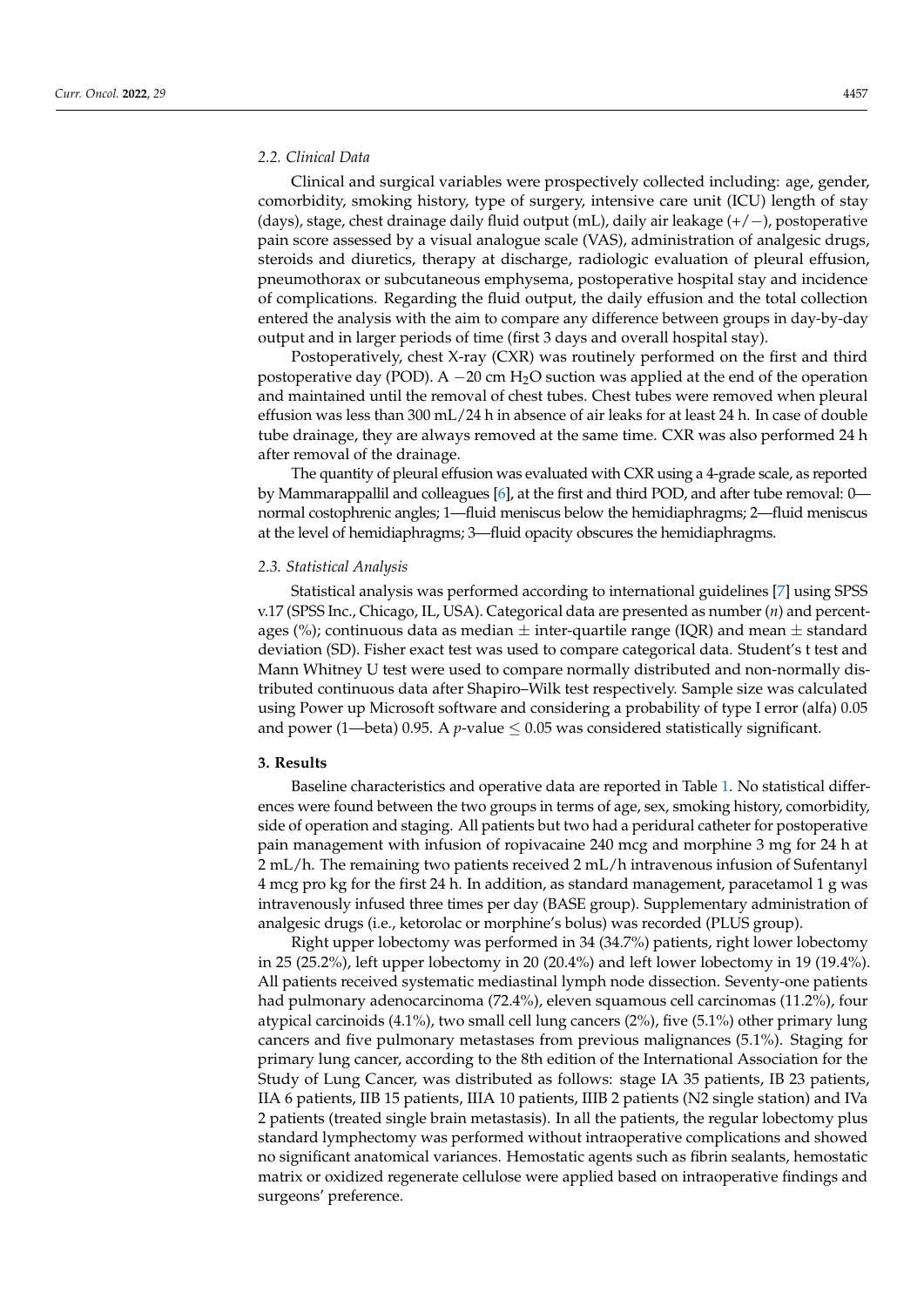| Overall        | Standard       | Coaxial        | <i>p</i> -Value |
|----------------|----------------|----------------|-----------------|
| 98             | 50             | 48             |                 |
| $68.3 \pm 7.4$ | $69.0 \pm 7.1$ | $67.6 \pm 7.8$ | 0.21            |
| $57(58.2\%)$   | 28(56%)        | $29(60\%)$     | 0.69            |
| 73 (74.5%)     | 38 (76.0%)     | 35 (72.9%)     | 0.66            |
|                |                |                | 0.54            |
| $19(19.4\%)$   | $10(10.2\%)$   | $9(9.2\%)$     |                 |
| $20(20.4\%)$   | $8(8.2\%)$     | $12(12.2\%)$   |                 |
| $25(25.5\%)$   | $15(15.3\%)$   | $10(10.2\%)$   |                 |
| 34 (34.7%)     | $17(17.3\%)$   | $17(17.3\%)$   |                 |
|                |                |                | 0.09            |
| 71 (72.5%)     | 34 (34.7%)     | 37 (37.8%)     |                 |
| $11(11.2\%)$   | $9(9.2\%)$     | $2(2.0\%)$     |                 |
| $16(16.3\%)$   | $7(7.1\%)$     | $9(9.2\%)$     |                 |
|                |                |                |                 |
| $35(35.7\%)$   | $13(13.3\%)$   | $22(22.4\%)$   | 0.29            |
| $23(23.5\%)$   | $13(13.3\%)$   | $10(10.2\%)$   |                 |
| $6(6.1\%)$     | $3(3.1\%)$     | $3(3.1\%)$     |                 |
| $15(15.3\%)$   | $11(11.2\%)$   | $4(4.1\%)$     |                 |
| $10(10.2\%)$   | $4(4.1\%)$     | $6(6.1\%)$     |                 |
| $2(2.0\%)$     | $1(1.0\%)$     | $1(1.0\%)$     |                 |
| $2(2.0\%)$     | $2(2.0\%)$     | $0(0.0\%)$     |                 |
|                |                |                |                 |

<span id="page-3-0"></span>**Table 1.** Baseline characteristics and operative data. Data are *n*(%) or mean ± standard deviation.

Postoperative data are reported in Table [2.](#page-4-0) The mean POD at discharge was  $6.7 \pm 2.6$  days, with a median postoperative hospital stay of 6 days (from 4 to 20 days). The SDC group showed a significantly lower postoperative hospitalization (mean  $6.1 \pm 2.0$  days vs. 7.3  $\pm$  3.1; median 6.0  $\pm$  2.0 vs. 6.5  $\pm$  2.8 days;  $p = 0.02$ ). Overall, this was significantly longer in patients who presented at least one postoperative complication ( $p = 0.01$ ). The most frequent postoperative complication was persistent air leakage (PALs, 9.2%), followed by pneumonia (4.1%) and atrial fibrillation (2%). There was no difference between ST and SDC groups in incidence of postoperative complications (*p* = 0.67). Thirty-six patients (36, 7%) were scheduled for preventive ICU stay after surgery (22 ST and 14 SDC; *p* = 0.13). The mean ICU stay was  $1.17 \pm 0.51$  days, without any difference between the SDC and ST groups ( $p = 0.30$ ). The mean chest tube stay was  $5.0 \pm 2.0$  days (median  $5.0 \pm 1.0$ ) with SDC group showing a shorter chest drain use (mean  $4.7 \pm 1.9$  days vs.  $5.3 \pm 2.2$  days; median  $4.0 \pm 2.0$  days vs.  $5.0 \pm 2.0$ ;  $p = 0.04$ ).

During the first POD, air leaks were observed in 15 (30%) and 12 (25%) patients in ST and SDC group ( $p = 0.58$ ) respectively. Air leak decreased down to 40% and 58% respectively after three days. PALs, defined as persistence of air leaks for more than 5 days, were recorded in 9 (9.2%) patients without any difference between the two groups (5 ST, 4 SDC;  $p = 0.76$ ). The mean hospital stay in the presence of PALs was  $10.4 \pm 3.4$  days (median 9.0  $\pm$  1.0) versus 6.3  $\pm$  2.3 (median 6.0  $\pm$  1.0) days in patients without PALs (*p* = 0.007). PALs were treated in two (22.2%) patients with blood patch and conservatively in the remaining.

The SDC group showed a lower total fluid drainage (median  $1150.0 \pm 651.5$  mL vs. 1477.5  $\pm$  762.5 mL; *p*-value = 0.07). This difference was statistically significant in POD 1 (median  $400.0 \pm 200.0$  mL vs.  $450.0 \pm 193.8$  mL,  $p = 0.04$ ) and as a mean of first three PODs (median 325.0  $\pm$  137.5 mL vs. 362.5  $\pm$  96.7 mL,  $p = 0.01$ ). Fluid drainage was also assessed at CXR using a 4-grade scale; no difference was observed between groups on POD 1 (ST 1.3 vs. SDC 1.1;  $p = 0.34$ ), POD3 (ST 1.0 vs. SDC 0.9;  $p = 0.76$ ) and after tube removal (ST 1.3 vs. SDC 1.2;  $p = 0.65$ ). The pleural fluid retention rate, defined as percentage of patients with grade 2 or 3 at CXR evaluation, showed no difference between the two groups in POD 1 (ST 32% vs. SDC 18.8%; *p* = 0.13), POD 3 (ST 26% vs. SDC 27%; *p* = 0.90) and after tube removal (ST 40% vs. SDC 37.5 %; *p* = 0.80).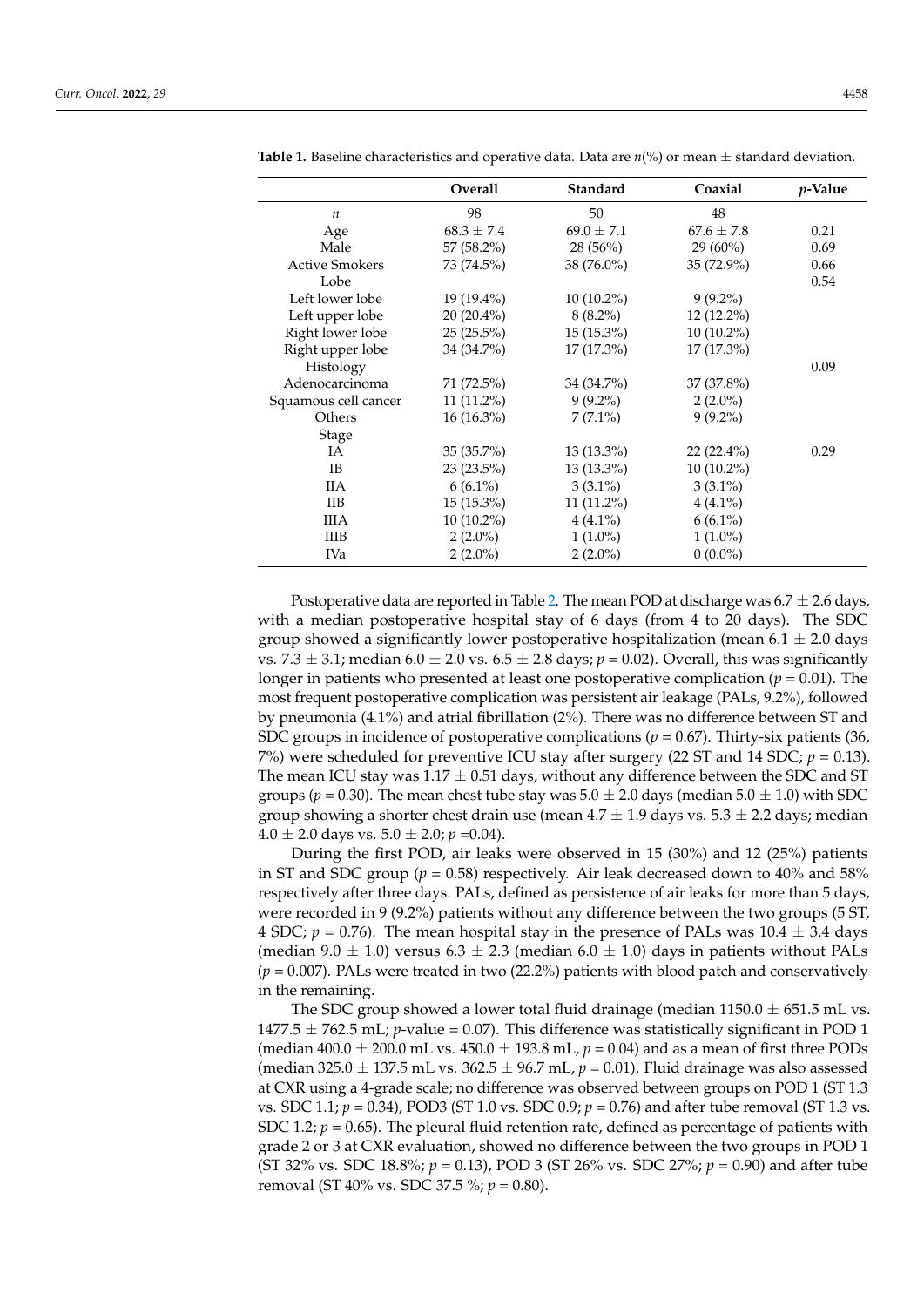|                                   | Overall           | Standard           | Coaxial            | $p$ -Value |
|-----------------------------------|-------------------|--------------------|--------------------|------------|
| Length of stay (days)             | $6.7 \pm 2.6$     | $7.3 \pm 3.1$      | $6.1 \pm 2.0$      | 0.02       |
| Tube stay (days)                  | $5.0 \pm 2.0$     | $5.3 \pm 2.2$      | $4.7 \pm 1.9$      | 0.04       |
| Postoperative complications       |                   |                    |                    |            |
| Overall                           | 18 (18.4%)        | 10 (10.2%)         | $8(8.2\%)$         | 0.67       |
| Persistent air leaks              | $9(9.2\%)$        | $5(5.1\%)$         | $4(4.0\%)$         | 0.76       |
| Sputum retention                  | $4(4.0\%)$        | $2(2.0\%)$         | $2(2.0\%)$         |            |
| Atrial Fibrillation               | $2(2.0\%)$        | $2(2.0\%)$         | $0(0.0\%)$         |            |
| Others                            | $3(3.1\%)$        | $1(1.0\%)$         | $2(2.0\%)$         |            |
| ICU admission                     | 36 (100%) (36.7%) | 22 (22.4%)         | 14 (14.3%)         | 0.13       |
| ICU stay (days)                   | $1.2 \pm 0.7$     | $1.2 \pm 0.6$      | $1.1 \pm 0.3$      | 0.30       |
| Air leaks detection               |                   |                    |                    |            |
| POD <sub>1</sub>                  | 27 (27.5%)        | 15 (15.3%)         | 12 (12.2%)         | 0.58       |
| POD <sub>3</sub>                  | 14 (14.3%)        | $9(9.2\%)$         | $5(5.1\%)$         |            |
| Amount of drainage (mL)           |                   |                    |                    |            |
| Overall                           |                   | $1624.9 \pm 718.5$ | $1363.5 \pm 692.2$ | 0.07       |
| POD <sub>1</sub>                  |                   | $464.4\pm143.0$    | $407.9 \pm 141.4$  | 0.04       |
| $POD \leq 3$                      |                   | $374.2 \pm 96.1$   | $323.9 \pm 94.5$   | 0.01       |
| Chest X-ray scale (grade)         |                   |                    |                    |            |
| POD1                              |                   | $1.3 \pm 0.8$      | $1.1 \pm 0.8$      | 0.34       |
| POD <sub>3</sub>                  |                   | $1.0 \pm 0.9$      | $0.9 \pm 1.0$      | 0.76       |
| Post-removal                      |                   | $1.3 \pm 0.8$      | $1.2 \pm 1.1$      | 0.65       |
| Fluid retention rate (scale)      |                   |                    |                    |            |
| POD1                              |                   | 16 (16.3%)         | $9(9.2\%)$         | 0.13       |
| POD <sub>3</sub>                  |                   | 13 (13.3%)         | 13 (13.3%)         | 0.90       |
| Post-removal                      |                   | 20 (20.4%)         | 18 (18.4%)         | 0.80       |
| Pain (Visual Analogue Scale)      |                   |                    |                    |            |
| POD <sub>1</sub>                  |                   | $5.5 \pm 1.9$      | $4.6 \pm 1.7$      | 0.02       |
| POD <sub>3</sub>                  |                   | $4.0 \pm 1.5$      | $4.2 \pm 1.8$      | 0.70       |
| POD <sub>5</sub>                  |                   | $2.8 \pm 1.6$      | $2.4 \pm 1.2$      | 0.14       |
| <b>Tube Removal Complications</b> |                   |                    |                    |            |
| Overall                           | 22 (22.4%)        | 13 (13.3%)         | $9(9.2\%)$         | 0.47       |
| Pneumothorax                      | 14 (14.3)%)       | $8(8.2\%)$         | $6(6.1\%)$         |            |
| Pleural Effusion                  | $5(5.1\%)$        | $3(3.1\%)$         | $2(2.0\%)$         |            |
| Hydro-pneumothorax                | $2(2.0\%)$        | $1(1.0\%)$         | $1(1.0\%)$         |            |
| Subcutaneous emphysema            | $1(1.0\%)$        | $1(1.0\%)$         | $0(0.0\%)$         |            |

<span id="page-4-0"></span>**Table 2.** Post-operative characteristics. Data are number  $(\%)$  or mean  $\pm$  standard deviation. ICU = Intensive Care Unit; POD = postoperative day; *p*-value ≤ 0.05 are considered statistically significant.

The mean postoperative pain, measured with the VAS on the first, third and fifth POD, was  $4.1 \pm 1.3$  for the ST group and  $3.7 \pm 1.3$  for the SDC group, without significant difference  $(p = 0.11)$ . However, the ST group significantly complained of higher pain in POD1 (5.5  $\pm$  1.9 vs. 4.6  $\pm$  1.7; *p* = 0.02). Thirty-nine patients (39.8%) required the administration of supplementary analgesic drugs and 25 of them (64.1%) were of ST group  $(p = 0.03)$ .

Complications after chest tube removal occurred in 22 patients (22.4%) (ST 13 vs. SDC 9) without statistical significance between the two groups ( $p = 0.47$ ). The most frequent complication was pneumothorax (14.3%) followed by pleural effusion (5.1%), hydropneumothorax (2%) and subcutaneous emphysema (1%). No one of these occurrences required additional procedures. No re-admissions were recorded in the 30 days after discharge.

Moreover, we have investigated the economic impact including the costs of each tube, hospitalization and the amount of supplemental drugs administration for pain control. As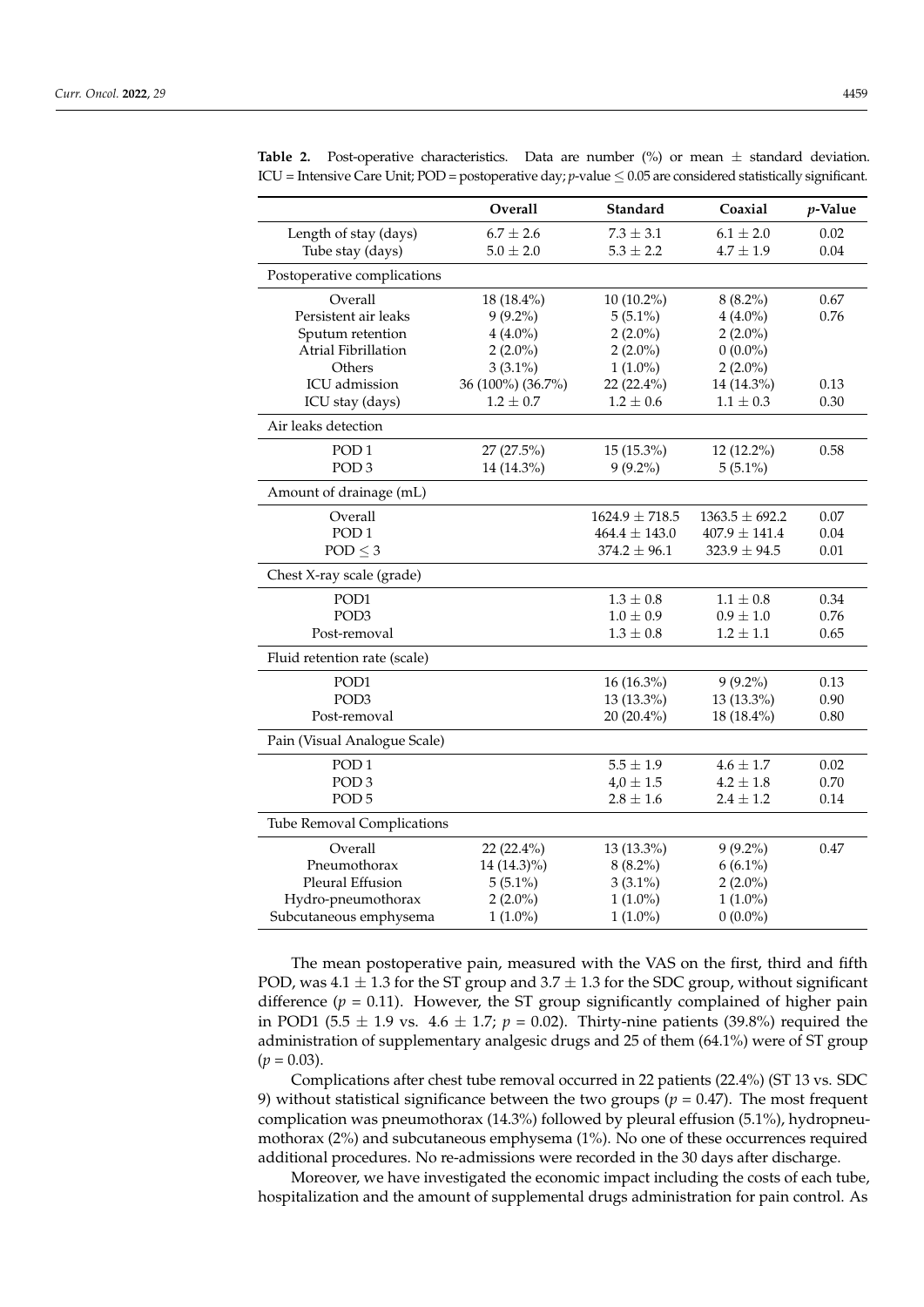reported in Table [3,](#page-5-0) we have observed a significant difference between the two groups with the SDC group showing lower costs ( $p = 0.04$ ).

<span id="page-5-0"></span>**Table 3.** Cost analysis. Costs are indicated in euro. Total cost = (hospital daily cost + cost of drugs)  $\times$ mean length of stay + chest tubes cost (single device).

|                            | Standard | Coaxial | <b>Mean Difference</b> | <i>v</i> -Value |
|----------------------------|----------|---------|------------------------|-----------------|
| Chest tubes cost           | 21.7     | 64.5    | 42.8                   |                 |
| Drugs cost (mean)          | 16       | 15.9    | 0.1                    |                 |
| Hospital cost per days [8] | 674      | 674     |                        |                 |
| Mean length of stay (days) | 7.3      | 6.1     | $1.2\,$                |                 |
| Total cost                 | 5059     | 4273    | 786                    | 0.04            |

#### **4. Discussion**

Historically, textbooks recommended the use of two chest tubes after major pulmonary resections: one placed inferiorly to drain fluids and one towards the apex to facilitate lung expansion [\[9,](#page-7-6)[10\]](#page-7-7).

Recently, many studies reported that a single chest tube could be adequate [\[11\]](#page-7-8). Randomized clinical trials [\[1](#page-7-0)[–4\]](#page-7-1) compared the use of one chest tube with the standard two chest tubes in patients undergoing lobectomy disclosing no statistically significant differences in hospital stay, pleural drain capability and post-removal complications.

Moreover, recent meta-analysis  $[12-14]$  $[12-14]$  showed that the use of a single chest drain is more effective than two to reduce postoperative pain and to facilitate patients' compliance to postoperative physiotherapy. This leads to a shorter hospitalization and reduction of costs. Despite that, some institutions still prefer to insert two tubes after thoracotomy to optimize fluid and air drainage [\[15,](#page-7-11)[16\]](#page-7-12). In fact, there is still reserve in using a single chest tube after open thoracic procedure because of the possibility of avoiding suboptimal pleural space management. Moreover, there are still concerns about tube clotting, which is observed in up to 5.8% of the patients with one chest tube [\[5,](#page-7-2)[17\]](#page-8-0), and other complications such as loculated pleural effusion and inefficient fluid drainage of the costophrenic angle. At the same time, none of the clinical studies have shown the superiority of two standard chest tubes over a single chest tube after pulmonary lobectomy. In this regard, we have assumed that double chest tubes are still the most representative standard of practice worldwide.

Recently, a new flexible coaxial drain was developed to combine the benefits of two separate chest drains with the proven advantages of one chest tube. It is made of biocompatible silicone and is composed by four external fluted channels for fluids drainage and an internal section which allows separate air evacuation from appropriate distal bores. Compared with STs, the draining surface area provided by SDC is considerably wider and resistant to clot occlusion. Furthermore, Guerrera et al. showed that SDC provides a satisfactory air evacuation even in patients with significant air leaks [\[18\]](#page-8-1).

In 2017, Rena et al. [\[5\]](#page-7-2) retrospectively compared 52 patients treated with SDC with 104 patients with the standard two chest tubes after open or VATS lobectomy: SDC resulted "non-inferior" in fluid and air evacuation, hospital stay and rate of postoperative complications. However, one of the limitations of that study was the retrospective nature and the absence of randomization.

This is the first randomized clinical trial comparing the use of two standard tubes with one SDC. SDC resulted as an effective option after pulmonary lobectomy. Regarding fluid drainage, the SDC group showed a lower fluid evacuation compared to ST group, in particular during the first three PODs. However, at CXR there was no difference between the two groups in terms of pleural effusion, suggesting that one SDC tube provides sufficient cleaning of the chest cavity. Indeed, the draining surface provided by SDC is wider than both superior and inferior STs. Thus, the higher fluid evacuation provided by two STs, estimated at approximately 50 mL per day, might be the effect of the pleural reaction to the presence of a double big bore catheter.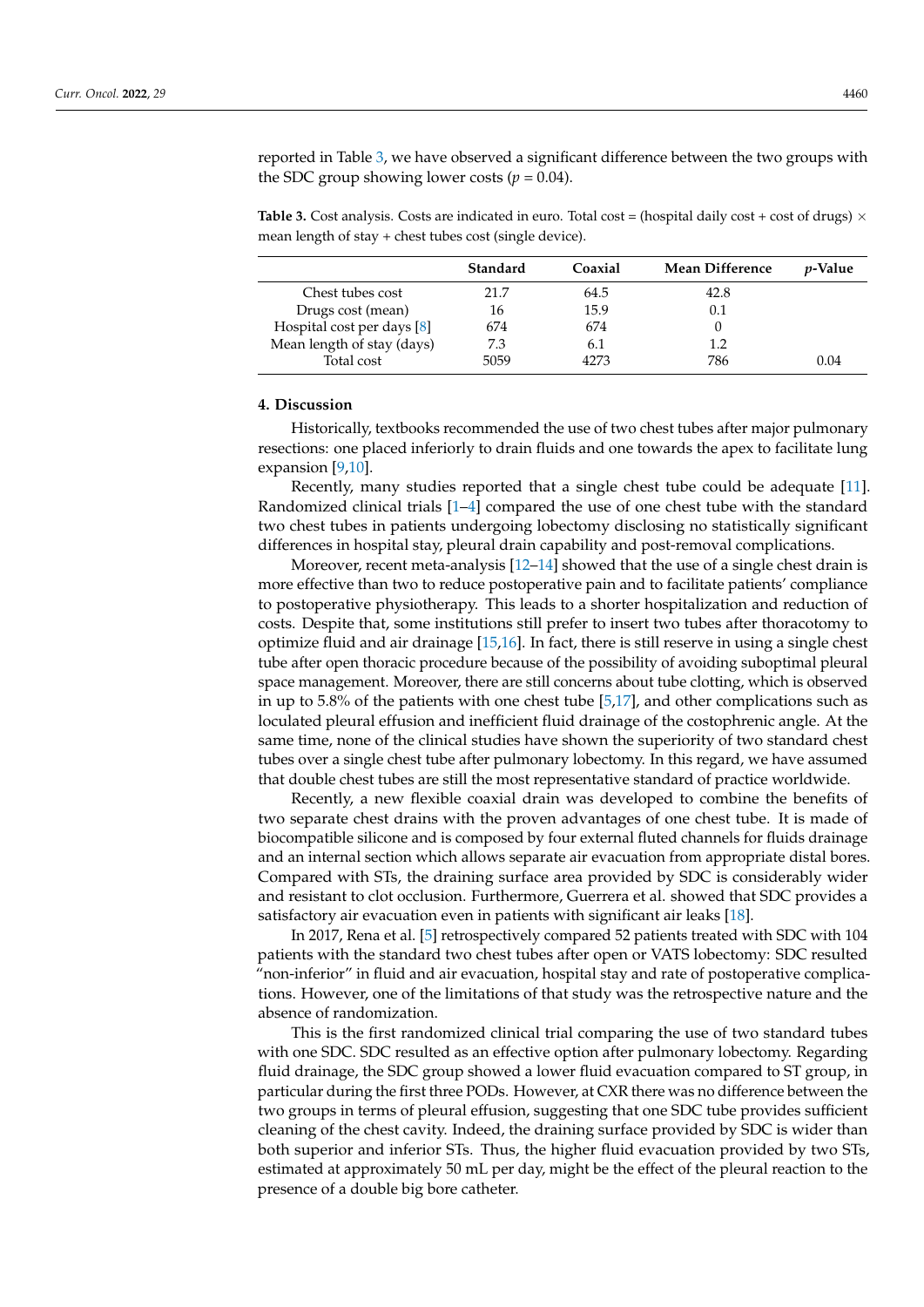Concerning air aspiration, SDC appears "non-inferior" to STs. The air leaks rate is similar between the groups, as well as the rate of PALs. SDC provides adequate air evacuation even in the presence of high flux air leaks. The rate of fixed pleural space [\[19\]](#page-8-2), defined as incomplete re-expansion of the lung after resection in absence of air leaks, is similar in the two groups and it seems more related to patients' characteristics than to inadequate air evacuation.

In our series, SDC group showed a significantly shorter hospitalization. This could be explained with the tendency of patients to promptly adhere to mobilization and physiotherapy. In fact, even if the mean postoperative pain showed no significant differences between the groups, the SDC group showed a significantly lower pain in POD1. This topic is crucial in the era of enhanced recovery after surgery (ERAS). Late mobilization has been proven to be an independent factor correlated to delayed discharge and increased morbidity [\[20\]](#page-8-3). Furthermore, ST patients more often required additional analgesic drugs: this implementation suggests inadequate pain control despite the fact that we didn't find a difference in VAS score. However, the comparison between a double chest tube versus a single chest tube technique might be quite obviously associated to a better outcome after a single chest tube. This assessment could lead to a future research interest for comparing single SDC versus a single standard chest tube.

Finally, although costs of single SDC are remarkably higher compared to STs, the shorter hospital stay and lower analgesic drugs administration drop the total costs.

This study presents some limitations: although it is a randomized study, the number of patients is relatively small. Different surgeons performed the surgical procedures with no standardization in the use of hemostatic agents. We do not compare the SDC tube with a single standard tube. The study is focused on open lobectomies and the supposed advantages of SDC tubes in VATS procedures need confirmation in other studies. Finally, this is a single center experience and larger multicenter studies are required to confirm our results.

#### **5. Conclusions**

Our results suggest that SDC might be a feasible option after open pulmonary lobectomy with similar results in terms of fluid draining capability, air suction and post removal complications compared to two standard chest tubes. Furthermore, the SDC group showed a lower analgesic drugs requirement, lower postoperative pain in POD1 and a shorter hospital stay and thus a reduction of costs.

**Author Contributions:** M.B.: Conception and design, Data analysis and interpretation, manuscript writing, final approval of manuscript; E.M.: Data analysis and interpretation, manuscript writing, final approval of manuscript; S.M.: Provision of study materials, Collection and assembly of data, final approval of manuscript; D.A.: Administrative support, Data analysis and interpretation, final approval of manuscript; A.P.: Administrative support, Data analysis and interpretation, final approval of manuscript; D.D.: Administrative support, Data analysis and interpretation, final approval of manuscript; C.P.: Provision of study materials, Collection and assembly of data, final approval of manuscript; J.V.: Provision of study materials, Collection and assembly of data, final approval of manuscript; T.D.G.: Conception and design, Data analysis and interpretation, final approval of manuscript; E.A.R.: Conception and design, Data analysis and interpretation, manuscript writing, final approval of manuscript; F.V.: Conception and design, Data analysis and interpretation, manuscript writing, final approval of manuscript; M.A.: Conception and design, Data analysis and interpretation, Collection and assembly of data, manuscript writing, final approval of manuscript. All authors have read and agreed to the published version of the manuscript.

**Funding:** This research received no external funding.

**Institutional Review Board Statement:** The study has been approved by the Ethics Committee of Policlinico Umberto I, Department PARIDE STEFANINI on 26 January 2017 (ref. number 1/2017) and and then refreshed in 2020 to update the spectrum of data ref number 02/2020.

**Informed Consent Statement:** Informed consent was obtained from all subjects involved in the study.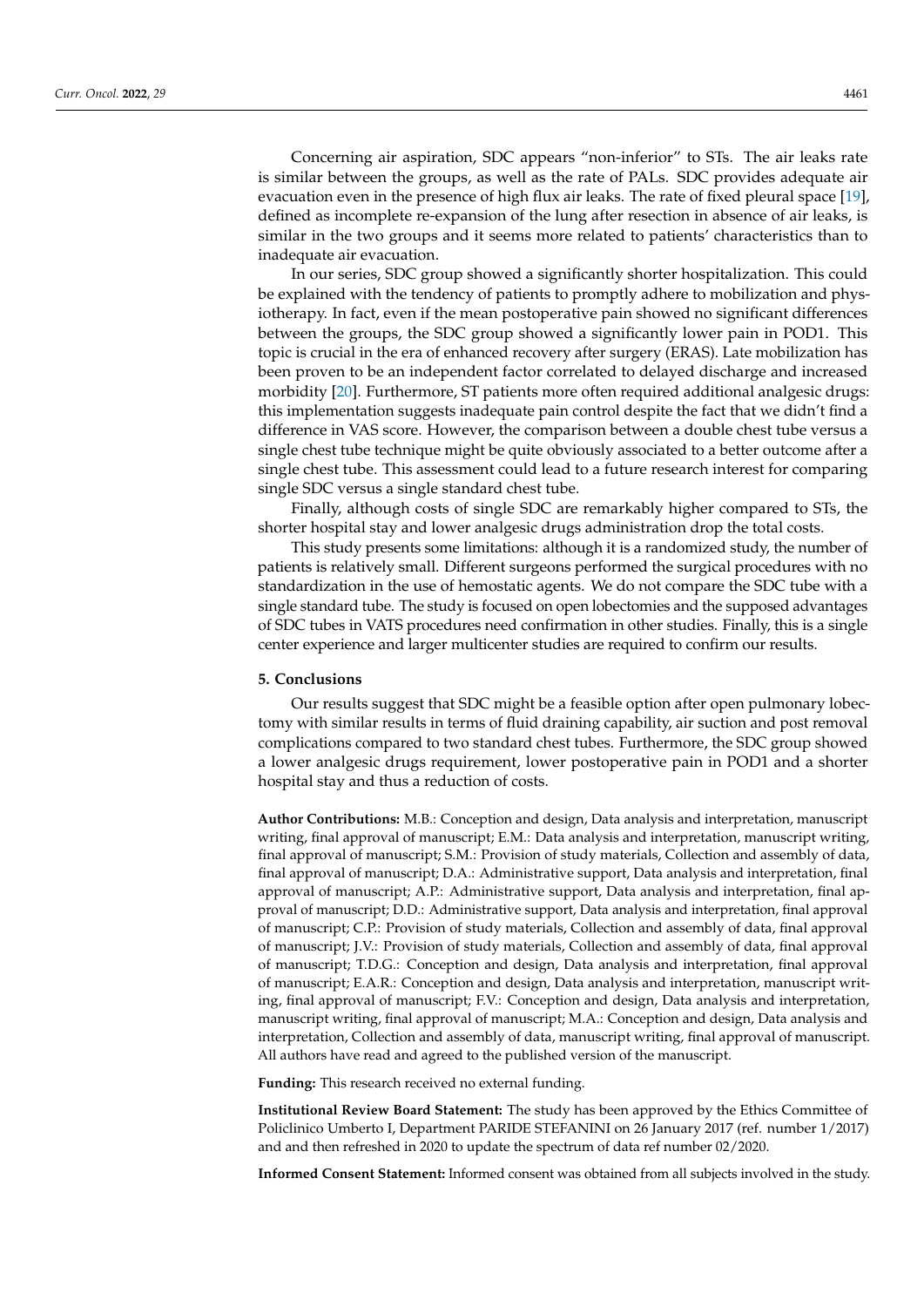**Data Availability Statement:** The data presented in this study are available on request from the corresponding author.

**Conflicts of Interest:** The authors declare no conflict of interest.

#### **Abbreviations**

| SDC. | Smart Drain Coaxial |
|------|---------------------|
| -ST  | Standard tubes      |

- ICU Intensive care unit
- VAS Visual analogue scale
- CXR Chest X-ray
- POD Postoperative day
- IQR Inter-quartile range
- SD Standard deviation
- PALs Prolonged air leaks
- ERAS Enhanced recovery after surgery

#### **References**

- <span id="page-7-0"></span>1. Alex, J.; Ansari, J.; Bahalkar, P.; Agarwala, S.; Rehman, M.U.; Saleh, A.; Cowen, M. Comparison of the immediate postoperative outcome of using the conventional two drains versus a single drain after lobectomy. *Ann. Thorac. Surg.* **2003**, *76*, 1046–1049. [\[CrossRef\]](http://doi.org/10.1016/S0003-4975(03)00884-1)
- 2. Gómez-Caro, A.; Roca, M.J.; Torres, J.; Cascales, P.; Terol, E.; Castañer, J.; Piñero, A.; Parrilla, P. Successful use of a single chest drain postlobectomy instead of two classical drains: A randomized study. *Eur. J. Cardiothorac Surg.* **2006**, *29*, 562–566. [\[CrossRef\]](http://doi.org/10.1016/j.ejcts.2006.01.019) [\[PubMed\]](http://www.ncbi.nlm.nih.gov/pubmed/16495069)
- 3. Okur, E.; Baysungur, V.; Tezel, C.; Sevilgen, G.; Ergene, G.; Gokce, M.; Halezeroglu, S. Comparison of the single or double chest tube applications after pulmonary lobectomies. *Eur. J. Cardiothorac Surg.* **2009**, *35*, 32–35. [\[CrossRef\]](http://doi.org/10.1016/j.ejcts.2008.09.009) [\[PubMed\]](http://www.ncbi.nlm.nih.gov/pubmed/18929492)
- <span id="page-7-1"></span>4. Tanaka, M.; Sagawa, M.; Usuda, K.; Machida, Y.; Ueno, M.; Motono, N.; Sakuma, T. Postoperative drainage with one chest tube is appropriate for pulmonary lobectomy: A randomized trial. *Tohoku J. Exp. Med.* **2014**, *232*, 55–61. [\[CrossRef\]](http://doi.org/10.1620/tjem.232.55) [\[PubMed\]](http://www.ncbi.nlm.nih.gov/pubmed/24492628)
- <span id="page-7-2"></span>5. Rena, O.; Parini, S.; Papalia, E.; Massera, F.; Turello, D.; Baietto, G.; Casadio, C. The Redax (®) Coaxial Drain in pulmonary lobectomy: A study of efficacy. *J. Thorac. Dis.* **2017**, *9*, 3215–3221. [\[CrossRef\]](http://doi.org/10.21037/jtd.2017.08.110) [\[PubMed\]](http://www.ncbi.nlm.nih.gov/pubmed/29221298)
- <span id="page-7-3"></span>6. Mammarappallil, J.G.; Anderson, S.A.; Danelson, K.A.; Stitzel, J.A.; Chiles, C. Estimation of Pleural Fluid Volumes on Chest Radiography Using Computed Tomography Volumetric Analysis: An Update of the Visual Prediction Rule. *J. Thorac. Imaging* **2015**, *30*, 336–339. [\[CrossRef\]](http://doi.org/10.1097/RTI.0000000000000147) [\[PubMed\]](http://www.ncbi.nlm.nih.gov/pubmed/25811356)
- <span id="page-7-4"></span>7. Hickey, G.L.; Dunning, J.; Seifert, B.; Sodeck, G.; Carr, M.J. Beyersdorf F on behalf of the EJCTS and ICVTS Editorial Committees Editor's Choice: Statistical and data reporting guidelines for the European Journal of Cardio-Thoracic Surgery and the Interactive CardioVascular and Thoracic Surgery. *Eur. J. Cardiothorac Surg.* **2015**, *48*, 180–193. [\[CrossRef\]](http://doi.org/10.1093/ejcts/ezv168) [\[PubMed\]](http://www.ncbi.nlm.nih.gov/pubmed/25971435)
- <span id="page-7-5"></span>8. Available online: [https://www.rgs.mef.gov.it/\\_Documenti/VERSIONE-I/Attivit--i/Bilancio\\_di\\_previsione/Missioni\\_e\\_](https://www.rgs.mef.gov.it/_Documenti/VERSIONE-I/Attivit--i/Bilancio_di_previsione/Missioni_e_programmi_delle_ACdS/LaPrecedentestrutturadelbilancio468/Libro-verde-sulla-spesa-pubblica/Sanit-.pdf) [programmi\\_delle\\_ACdS/LaPrecedentestrutturadelbilancio468/Libro-verde-sulla-spesa-pubblica/Sanit-.pdf](https://www.rgs.mef.gov.it/_Documenti/VERSIONE-I/Attivit--i/Bilancio_di_previsione/Missioni_e_programmi_delle_ACdS/LaPrecedentestrutturadelbilancio468/Libro-verde-sulla-spesa-pubblica/Sanit-.pdf) (accessed on 18 May 2022).
- <span id="page-7-6"></span>9. Fell, S.C.; DeCamp, M.M. Technical aspects of lobectomy. In *General Thoracic Surgery*; Shields, T.W., LoCicero, J., III, Reed, C.E., Eds.; Lippincott Williams & Wilkins: Philadelphia, PA, USA, 2009; pp. 421–444.
- <span id="page-7-7"></span>10. Khan, I.H.; Vaughan, R. A national survey of thoracic surgical practice in the UK. *Int. J. Clin. Pract.* **1999**, *53*, 252–256. [\[PubMed\]](http://www.ncbi.nlm.nih.gov/pubmed/10563067)
- <span id="page-7-8"></span>11. Brunelli, A.; Beretta, E.; Cassivi, S.D.; Cerfolio, R.; Detterbeck, F.; Kiefer, T.; Miserocchi, G.; Shrager, J.; Singhal, S.; Van Raemdonck, D.; et al. Consensus definitions to promote an evidence-based approach to management of the pleural space. A collaborative proposal by ESTS, AATS, STS, and GTSC. *Eur. J. Cardiothorac Surg.* **2011**, *40*, 291–297. [\[CrossRef\]](http://doi.org/10.1016/j.ejcts.2011.05.020) [\[PubMed\]](http://www.ncbi.nlm.nih.gov/pubmed/21757129)
- <span id="page-7-9"></span>12. Zhou, N.; Deng, X.-F.; Liu, Q.-X.; Chen, Q.; Min, J.-X.; Dai, J.-G. Single chest tube drainage is superior to double chest tube drainage after lobectomy: A meta-analysis. *J. Cardiothorac Surg.* **2016**, *11*, 88. [\[CrossRef\]](http://doi.org/10.1186/s13019-016-0484-1) [\[PubMed\]](http://www.ncbi.nlm.nih.gov/pubmed/27233984)
- 13. You, J.; Zhang, H.; Li, W.; Dai, N.; Zheng, Z. Single versus double chest drains after pulmonary lobectomy: A systematic review and meta-analysis. *World J. Surg. Oncol.* **2020**, *18*, 175. [\[CrossRef\]](http://doi.org/10.1186/s12957-020-01945-1) [\[PubMed\]](http://www.ncbi.nlm.nih.gov/pubmed/32690055)
- <span id="page-7-10"></span>14. Liu, C.; Zhang, X.; Lv, D.; Li, M.; Sun, G. The single chest tube versus double chest tube application after pulmonary lobectomy: A systematic review and meta-analysis. *J. Cancer Res. Ther.* **2016**, *12*, C309–C316. [\[CrossRef\]](http://doi.org/10.4103/0973-1482.200743) [\[PubMed\]](http://www.ncbi.nlm.nih.gov/pubmed/28230045)
- <span id="page-7-11"></span>15. Filosso, P.L.; Sandri, A.; Guerrera, F.; Roffinella, M.; Bora, G.; Solidoro, P. Management of Chest Drains After Thoracic Resections. *Thorac. Surg. Clin.* **2017**, *27*, 7–11. [\[CrossRef\]](http://doi.org/10.1016/j.thorsurg.2016.08.002) [\[PubMed\]](http://www.ncbi.nlm.nih.gov/pubmed/27865329)
- <span id="page-7-12"></span>16. Kim, S.S.; Khalpey, Z.; Daugherty, S.L.; Torabim, M.; Little, A.G. Factors in the Selection and Management of Chest Tubes After Pulmonary Lobectomy: Results of a National Survey of Thoracic Surgeons. *Ann. Thorac. Surg.* **2016**, *101*, 1082–1088. [\[CrossRef\]](http://doi.org/10.1016/j.athoracsur.2015.09.079) [\[PubMed\]](http://www.ncbi.nlm.nih.gov/pubmed/26680313)